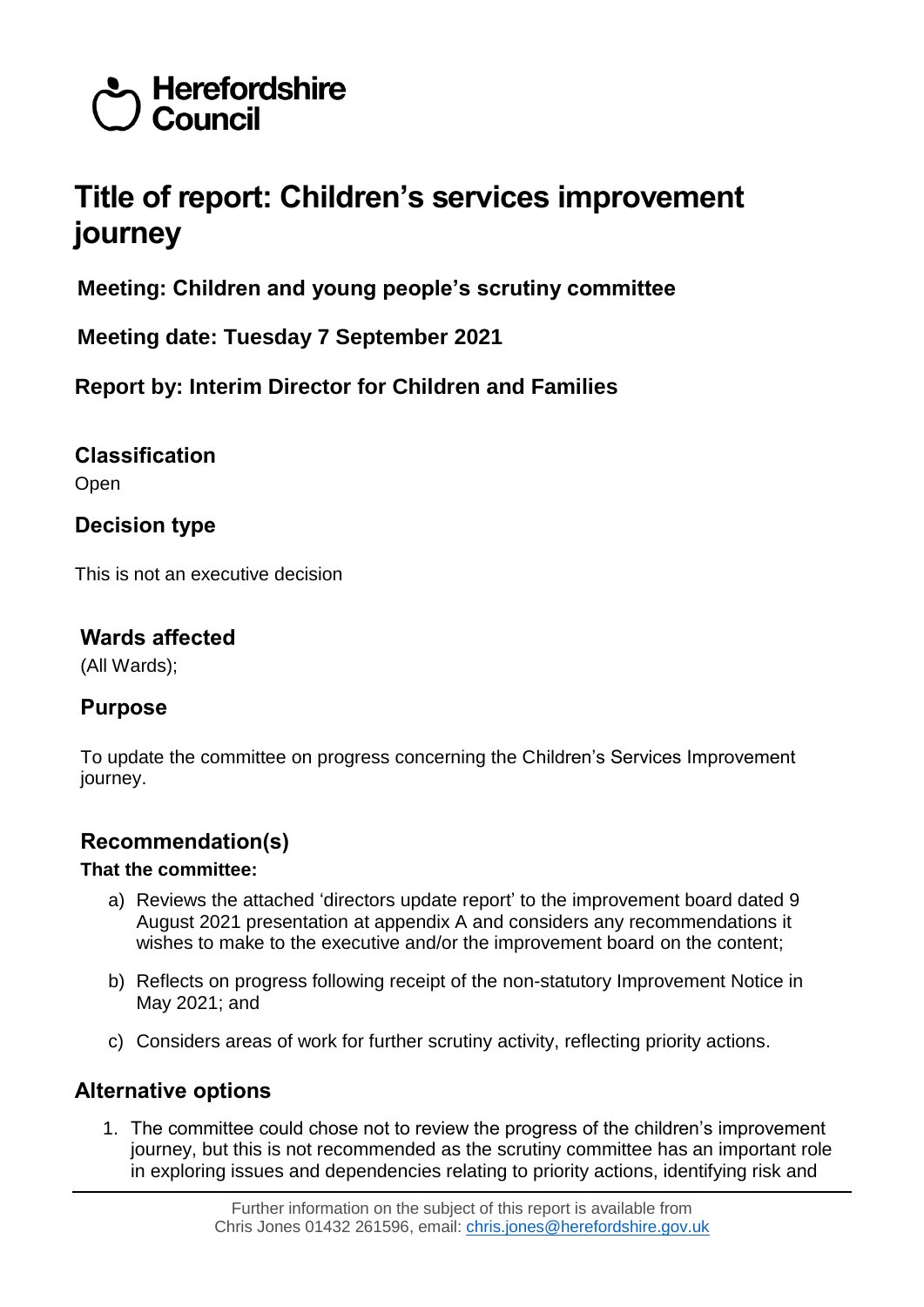pressures which might work against the council delivering improvements and what mitigations might be made.

## **Key considerations**

- 2. Following children's scrutiny committee meeting of the 1 June 2021, in which the report set out in detail the background and events that led up to the minister Vicky Ford MP issuing a [non statutory notice](https://www.gov.uk/government/publications/improvement-notice-issued-to-herefordshire-county-council) to improve.
- 3. Progress since the last report to this committee [\(1 June 2021\)](http://hc-modgov:9070/ieListDocuments.aspx?CId=954&MID=8183)

#### Improvement Board Update

- 4. The improvement board held its first meeting on 14 June 2021 and a subsequent meeting on the 9 August 2021; a terms of reference has been agreed together with membership.
- 5. Following discussions with the Department for Education (DFE) advisor, Chief Executive and the chair of scrutiny it was agreed that in order to maintain the independence of the committee and enable the committee to undertake their scrutiny activities of the board that the chair of children and young people's scrutiny committee would not sit on the improvement board as a member.
- 6. A core requirement of the improvement agenda is for the director of children services (DCS) to provide a regular 'Director's Update Report' see appendix A presented at the last improvement board on the 9 August 2021. For note the next improvement board is scheduled for the 13 September 2021.

#### Outcome of recent Ofsted focused visit

- 7. A planned focused visit by Ofsted took place on 7 July 2021, in line with the inspection of local authority children's services (ILACS) framework.
- 8. Ofsted's focus was on Children in Need or subject to a Child Protection Plan and looked at:
	- thresholds
	- step-up/step-down between children in need and child protection
	- children on the edge of care
- 9. The [focussed visit outcome letter](https://files.ofsted.gov.uk/v1/file/50167833) was published on 17 August and identified three areas for priority action these being:
	- Address inconsistent and variable social work practice to ensure that children are the focus of assessments, planning and interventions.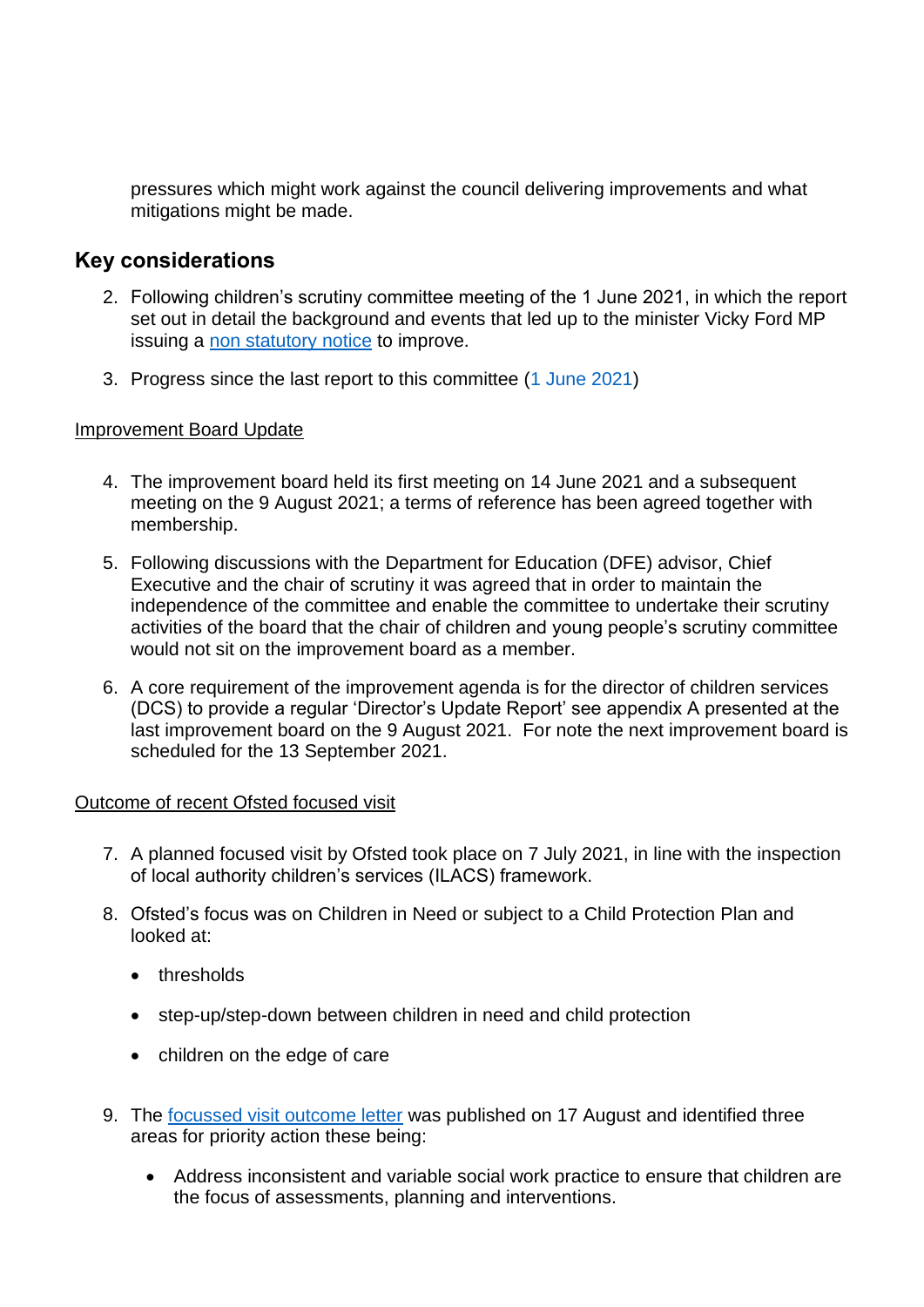- The frequency and effectiveness of case supervision and the monitoring of children who are subject to child in need and child protection planning.
- Shortfalls in case-holding capacity for social workers, including newly qualified social workers, to allow them to respond effectively to children in need of help and protection.

#### **Scrutiny**

- 10.The committee has begun to review its work programme for 2021/22 and identified that additional meetings will be required to consider progress on the improvement process. The first such additional meeting is to be held on 7 September 2021.
- 11.Committee members have supplied details of their relevant experience and skills, and identified areas in which they feel training is required as part of a process to review and improve the training offer to the committee. Support is also being provided by the Local Government Association (LGA) and Centre for Governance and Scrutiny (CfGS).

#### **Governance**

- 12.The Improvement Board is to ensure compliance with the non-statutory notice issued by the DFE. It is proposed a web page containing all minutes of meetings and information relating to board will be published.
- 13.There will be a multi-agency operational board chaired by the DCS, who will be responsible for ensuring progress against the agreed improvement plan.
- 14.Cabinet are responsible for overseeing the plan and ensuring the progress is made as set out in the improvement notice. They are also responsible for the resource allocation. Cabinet members will be briefed informally as part of the normal cycle of portfolio and cabinet briefings.
- 15.Cabinet will receive a report at its meeting of 23 September 2021 with an update on the improvement programme and the outcome of the Ofsted visit.
- 16.The chief executive is responsible for making the changes necessary to improve the services with support from the DCS. Management Board also provide a check and balance to the plan and are advised of progress. A resources board is also in place to monitor spend and value for money.
- 17.Full council is due to have an update on the progress of the strategy and improvement work to date on 8 October 2021.

## **Community impact**

18.The notice requiring improvement will have a direct and indirect effect on the lives of both current and future children and families in Herefordshire.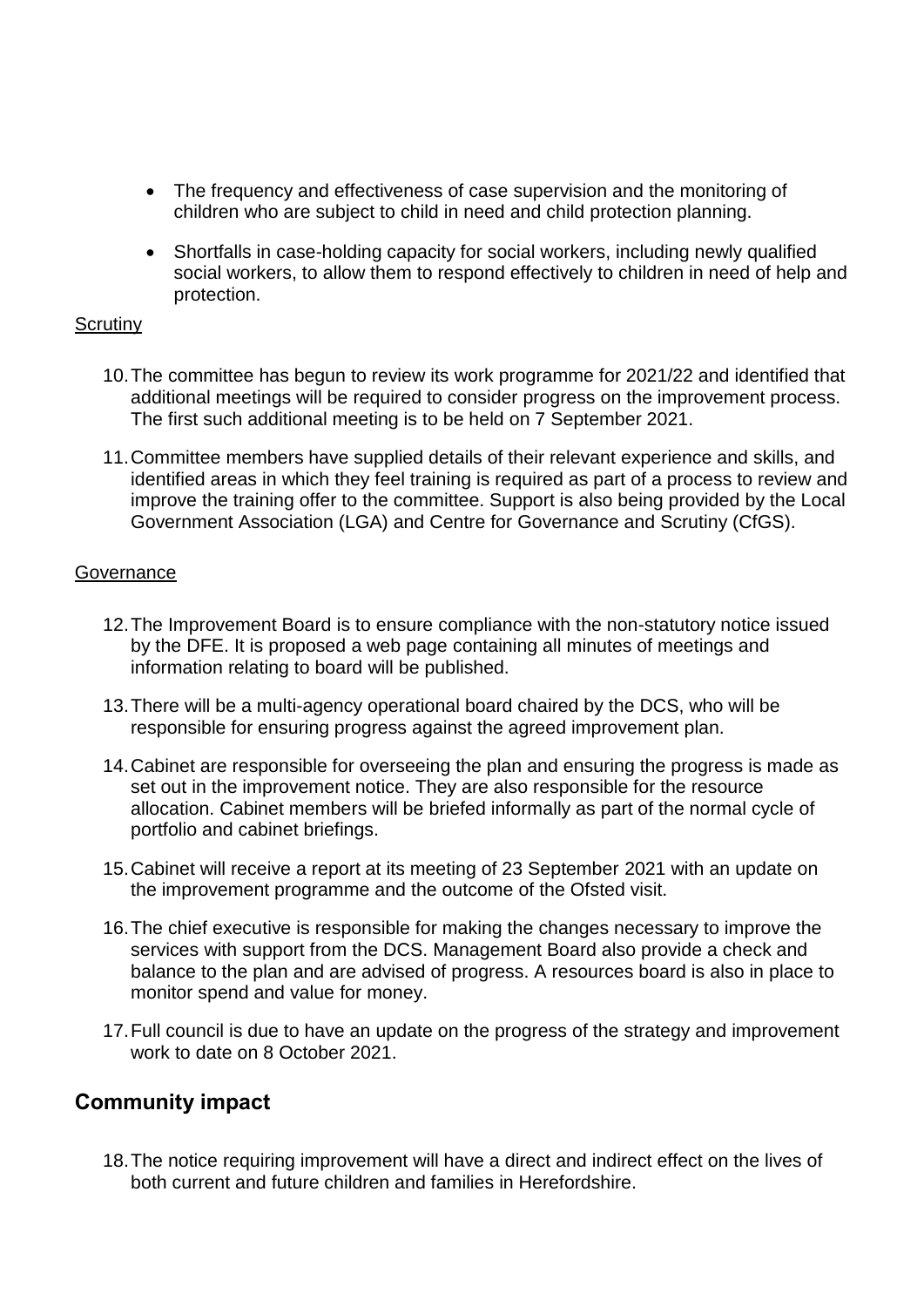- 19.Keeping children safe is one of the most important things this council does and the details in this report support whatever action is required to ensure children and families receive the services they deserve.
- 20.The county plan 2020-2024 includes the ambition to 'strengthen communities to ensure everyone lives well and safely together', specifically the council aims to:
	- Ensure all children are healthy, safe and inspired to achieve;
	- Ensure that children in care, and moving on from care, are well supported and make good life choices; and
	- Protect and improve the lives of vulnerable people.

## **Environmental Impact**

21.There are no specific environmental impacts arising from this report. The work of the committee will be undertaken with consideration to minimise waste and resource use in line with the council's Environmental Policy.

# **Equality duty**

22.Under section 149 of the Equality Act 2010, the 'general duty' on public authorities is set out as follows:

A public authority must, in the exercise of its functions, have due regard to the need to

- a) eliminate discrimination, harassment, victimisation and any other conduct that is prohibited by or under this Act;
- b) advance equality of opportunity between persons who share a relevant protected characteristic and persons who do not share it;
- c) foster good relations between persons who share a relevant protected characteristic and persons who do not share it.
- 23.The Equality Act 2010 established a positive obligation on local authorities to promote equality and to reduce discrimination in relation to any of the nine 'protected characteristics' (age; disability; gender reassignment; pregnancy and maternity; marriage and civil partnership; race; religion or belief; sex; and sexual orientation). In particular, the council must have 'due regard' to the public sector equality duty when taking any decisions on service changes.

## **Resource implications**

24.There are significant revenue resource implications for the improvement work required. There are no expected capital resource implications.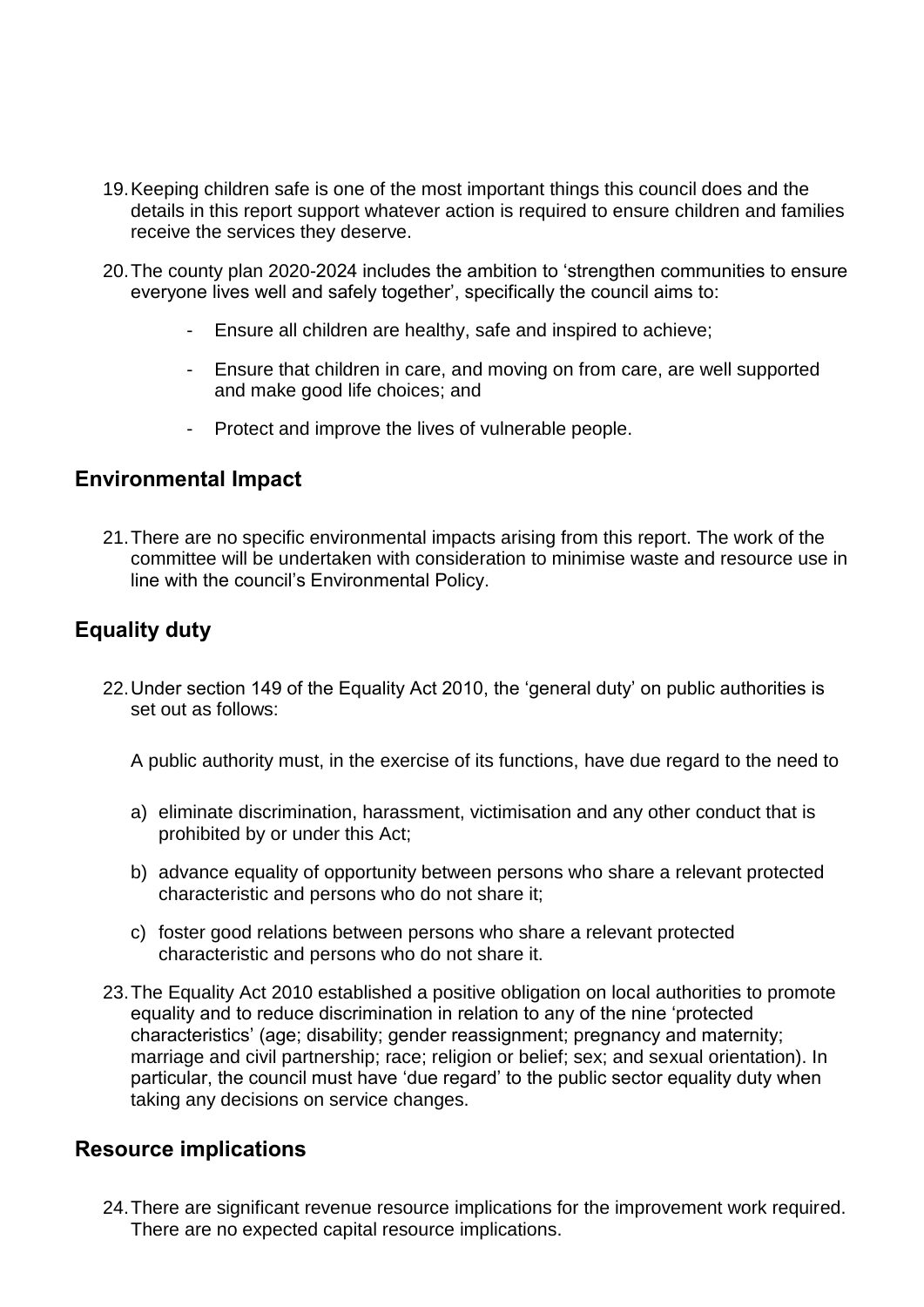- 25.The resource implications are not included in the base budget. The anticipated additional resource requirement for the next two years is £5.2m across all services; including direct children services and corporate support services.
- 26.The improvement board will receive monthly reports monitoring spend incurred as part of the monthly update.

# **Legal implications**

- 27. The Council has been issued with a non-statutory improvement notice by the Department for Education on 18 May 2021. To comply with this notice the Council must comply with a number of measures and to summarise these include:-
	- Secretary of state appointment of an Improvement Advisor. The council will work with the adviser for a minimum of 12 months, and until such time that the Secretary of State is satisfied this is no longer required.
	- Implementation of an Improvement plan
	- Establishment of an Improvement Board with an independent chair (to be set up and chaired by the DfE Improvement Adviser).
	- Officials or advisers from the Department of Education will undertake reviews of progress against the improvement plan at least every six months and more regularly where appropriate.
	- The Department will offer dedicated improvement support through its Partners in Practice arrangements and may consider additional requests for support as part of the review process.
	- The Improvement Adviser will provide to the Department, 6 weekly reports of progress or concern against the areas set out in this notice; and progress against the improvement plan; and any other such information relevant to the improvement journey.
- 28.The notice sets out that the council should aim for actions included in the improvement plan to be delivered by the end of April 2022 or sooner, where appropriate. If there is a failure to comply with this notice, ministers may choose to invoke their statutory powers of intervention (s497A Education Act 1996) to direct the council to enter into an appropriate arrangement to secure the improvements required in children's services (potentially resulting in the establishment of a trust).

## **Risk management**

- 29.The improvement notice is clear that should the council be unwilling or unable to comply with this improvement notice, or should ministers not be satisfied with the council's progress at any stage, ministers may choose to invoke their statutory powers of intervention (s497A Education Act 1996) to direct the council to enter into an appropriate arrangement to secure the improvements required in children's services.
- 30.Statutory improvement notices could be issued and more critical or enduring underperformance may necessitate the use of Statutory Directions compelling the council to take certain actions. In extreme cases the DFE can direct partial or complete